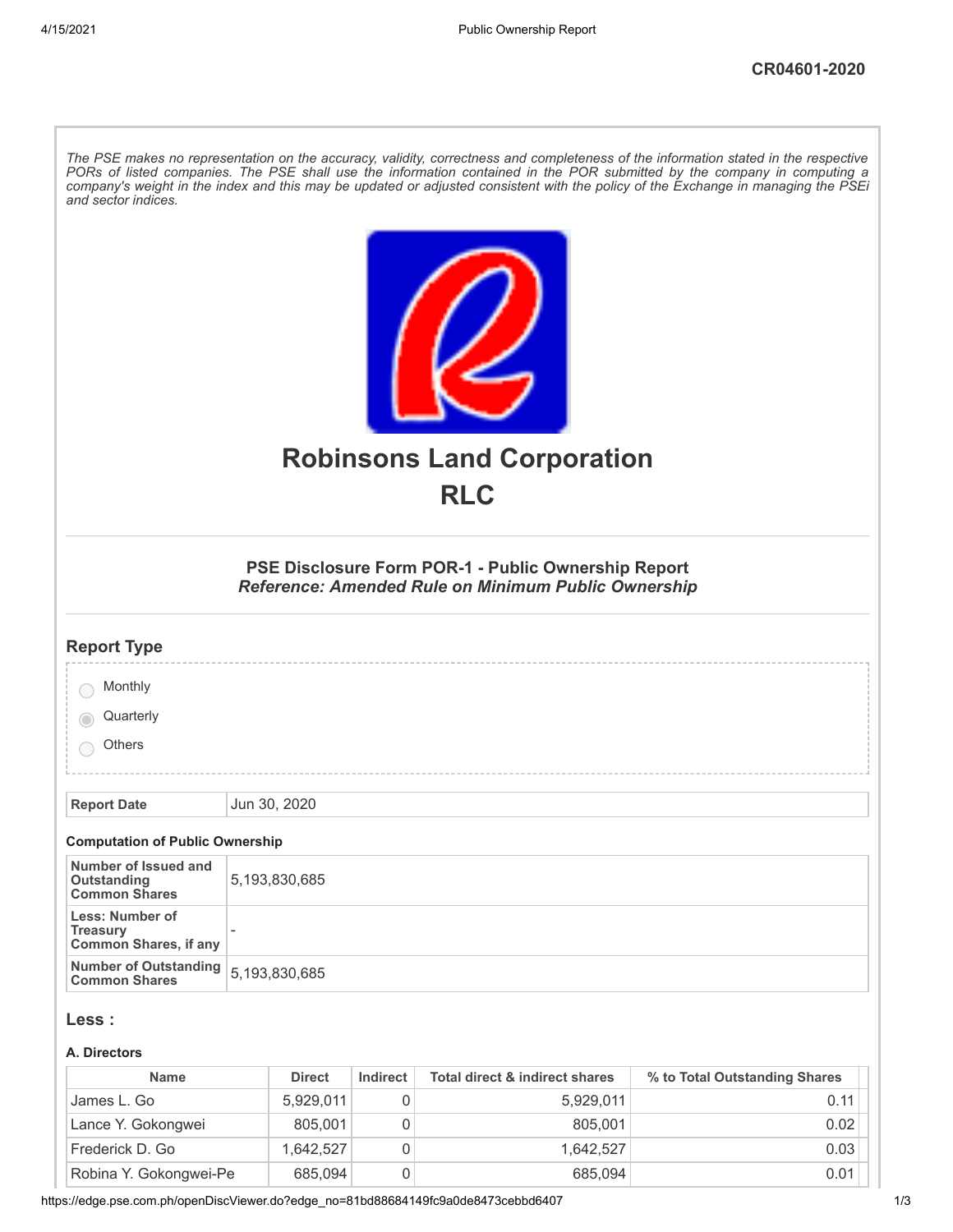#### 4/15/2021 Public Ownership Report

| Patrick Henry C. Go       | 10,000    | 10,000    |      |
|---------------------------|-----------|-----------|------|
| Johnson Robert G. Go, Jr. |           |           |      |
| Artemio V. Panganiban     | 31,718    | 31,718    |      |
| Roberto F. De Ocampo      |           |           |      |
| Emmanuel C. Rojas, Jr.    | 901       | 901       |      |
| Omar Byron T. Mier        |           |           |      |
|                           | 9,104,255 | 9,104,255 | 0.17 |

#### **B. Officers**

| <b>Name</b>                          | <b>Direct</b> | <b>Indirect</b> | <b>Total direct &amp; indirect shares</b> | % to Total Outstanding Shares |
|--------------------------------------|---------------|-----------------|-------------------------------------------|-------------------------------|
| Faraday D. Go                        | 253,738       | 0               | 253,738                                   | O                             |
| Kerwin Max S. Tan                    | 400,000       | 0               | 400,000                                   | 0.01                          |
| Henry L. Yap                         | 114,182       | 0               | 114,182                                   | 0                             |
| Arlene G. Magtibay                   | 0             | 0               | 0                                         | 0                             |
| Arthur Gindap                        | 25,373        | 0               | 25,373                                    | 0                             |
| Ma. Socorro Isabelle V. Aragon-Gobio | 0             | 0               | $\Omega$                                  | 0                             |
| Jericho P. Go                        | 0             | 0               | 0                                         | 0                             |
| Corazon L. Ang Ley                   | 0             | 0               | 0                                         | 0                             |
| Ronald D. Paulo                      | 0             | 0               | 0                                         | 0                             |
| Emmanuel G. Arce                     | 0             | 0               | 0                                         | O                             |
| Constantino C. Felipe                | 0             | 0               | 0                                         | 0                             |
| Catalina M. Sanchez                  | 0             | 0               | 0                                         | 0                             |
| Ernesto B. Aquino                    | 0             | 0               | $\Omega$                                  | 0                             |
| Joanna N. Laiz                       | 0             | 0               | 0                                         | 0                             |
| Jonathan Paul P. Balboa              | 0             | 0               | 0                                         | 0                             |
| Anna Katrina De Leon                 | 0             | 0               | 0                                         | 0                             |
| Sylvia B. Hernandez                  | 0             | 0               | 0                                         | 0                             |
| Rosalinda F. Rivera                  | 0             | 0               | 0                                         | 0                             |
| Arlene M. Denzon                     | $\Omega$      | 0               | 0                                         | O                             |
|                                      | 793,293       | 0               | 793,293                                   | 0.01                          |

# **C. Principal/Substantial Stockholders**

| <b>Name</b>              | Direct        | Indirect | Total direct & indirect shares | % to Total Outstanding Shares |
|--------------------------|---------------|----------|--------------------------------|-------------------------------|
| JG Summit Holdings, Inc. | 3,166,806,886 |          | 3.166.806.886                  | 60.97                         |
|                          | 3,166,806,886 |          | 3.166.806.886                  | 60.97                         |

## **D. Affiliates**

| <b>Name</b> | <b>Direct</b> | Indirect | Total direct & indirect shares | % to Total Outstanding Shares |
|-------------|---------------|----------|--------------------------------|-------------------------------|
|             |               |          |                                |                               |
|             |               |          |                                |                               |

## **E. Government**

| <b>Name</b> | Direct | Indirect | Total direct & indirect shares | % to Total Outstanding Shares |
|-------------|--------|----------|--------------------------------|-------------------------------|
|             |        |          |                                |                               |
|             |        |          |                                |                               |

## **F. Banks**

|  | Direct | Total direct & indirect shares | % to Total Outstanding Shares |  |
|--|--------|--------------------------------|-------------------------------|--|
|  |        |                                |                               |  |